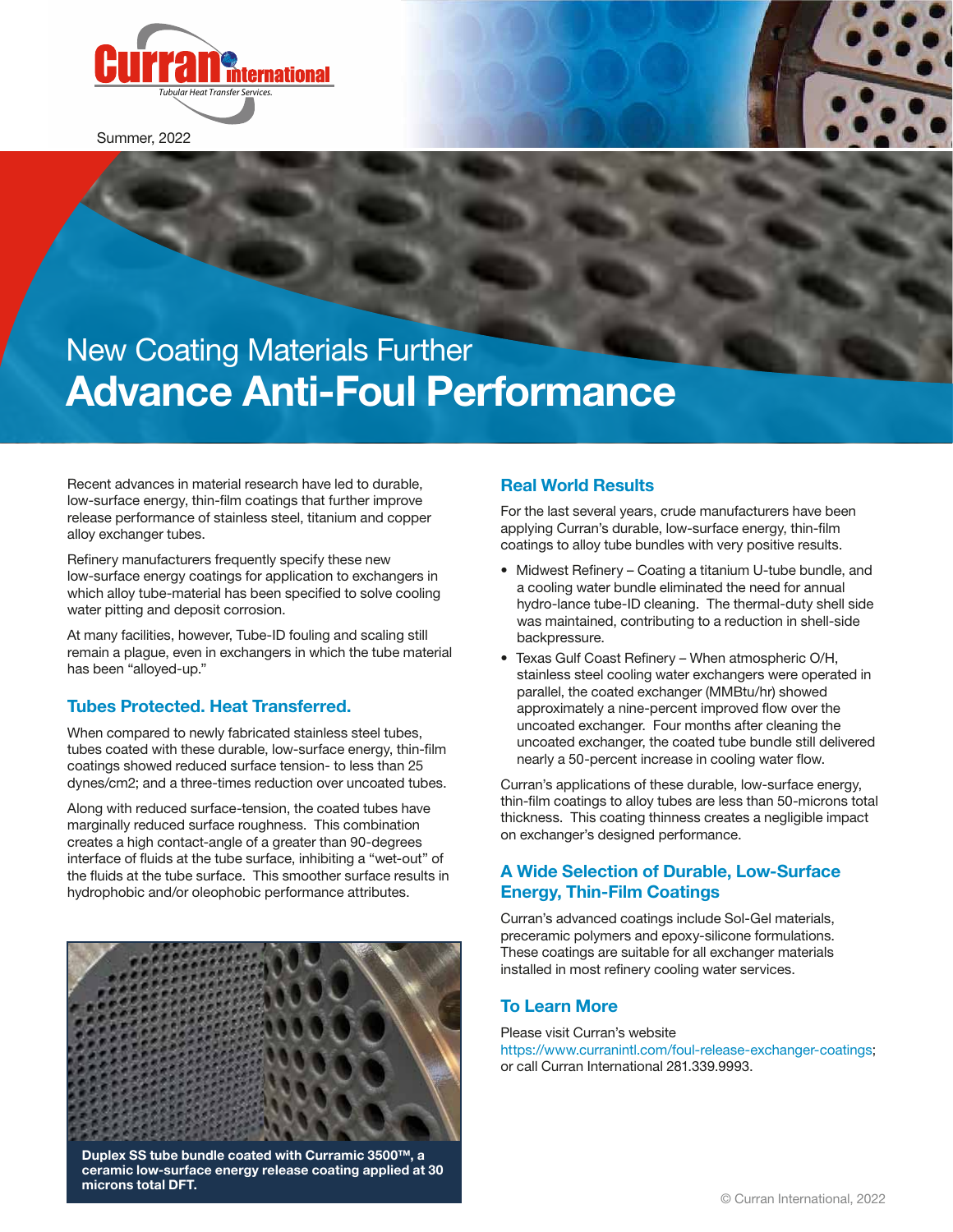# Restoration of Fixed Assets – **Curran Coating Saves a Bundle!**

For a generation, protecting cooling water exchanger tube bundles from corrosion has been a significant benefit of Curran tube-ID coatings!

These two recent projects demonstrate the value of Curran tube-ID coating in protecting heat exchangers.

# **Louisiana Refinery – Using River Water as Cooling Water**

After more than 14-years of service, this Gulf Coast refinery planned replacement of a 304 stainless steel exchanger in a unit in which the cooling water is river water. After the exchanger was originally fabricated, tube-IDs and tubesheets were coated. Fourteen years later, when the exchanger was pulled for replacement, it passed a hydro test; and, prior reliability inspections had shown no signs of tube-degradation.

#### **Defect-Free After 14 Years**

The refinery's equipment engineer, then, developed a scope of restoration work that included Curran cleaning and removing the downtube coating; as well as, ECT and IRIS NDE inspection, and recoating. The NDE inspection showed no defects. Images below show the exchanger as delivered, and the tube-IDs after grit-blast cleaning, and the application of a new Curran Coating.



**Tube bundle after 14 years of river water service**



**Tube-ID after coating removal, IRIS clean.**



**Coated exchanger, inspected, hydrotested, ready for service**

# **A Solid Value-Add for Over 30 Years**

In the late 1990s, as water treatment practices were changing and carbon steel was a significantly lower-cost material for fabrication, Curran exchanger tube-ID coatings began to grow as a value-add for in-kind replacement of carbon steel exchangers. Several Gulf Coast refineries made Curran tube-ID coating a value-add for in-kind replacement tube bundles.

One of Curran's long-term clients has begun to perform NDE testing of coated tube bundles installed since 2005. Several of these coated exchangers have cycled through Curran's shop for coating removal ahead of IRIS NDE.

#### **Texas Refinery — Observations of Curran-Coated Exchanger**

A couple of exchangers installed for operations as new fabrication back in 2011 were sent to the Curran shop for cleaning for IRIS NDE. These were identical floating head type exchangers and, when the exchangers were newly fabricated, the Texas Gulf Coast refinery decided to coat only one of the two exchangers. Both operated on the same cooling water circuit, until pulled for cleaning in 2020.

The exchangers were Curran cleaned, the tube-ID coating removed from the one exchanger prior to IRIS NDE. Images of the tubes after cleaning are shown on the next page. The ID of the tube pictured in Figure 1 was coated. The ID of the tube pictured in Figure 2 was not coated.

As one can see, the tube in Figure 2 shows generalized surface corrosion down the tube-ID. Tubesheet images showed the same conditions. NDE results were not made available for these exchangers, but these images are telling.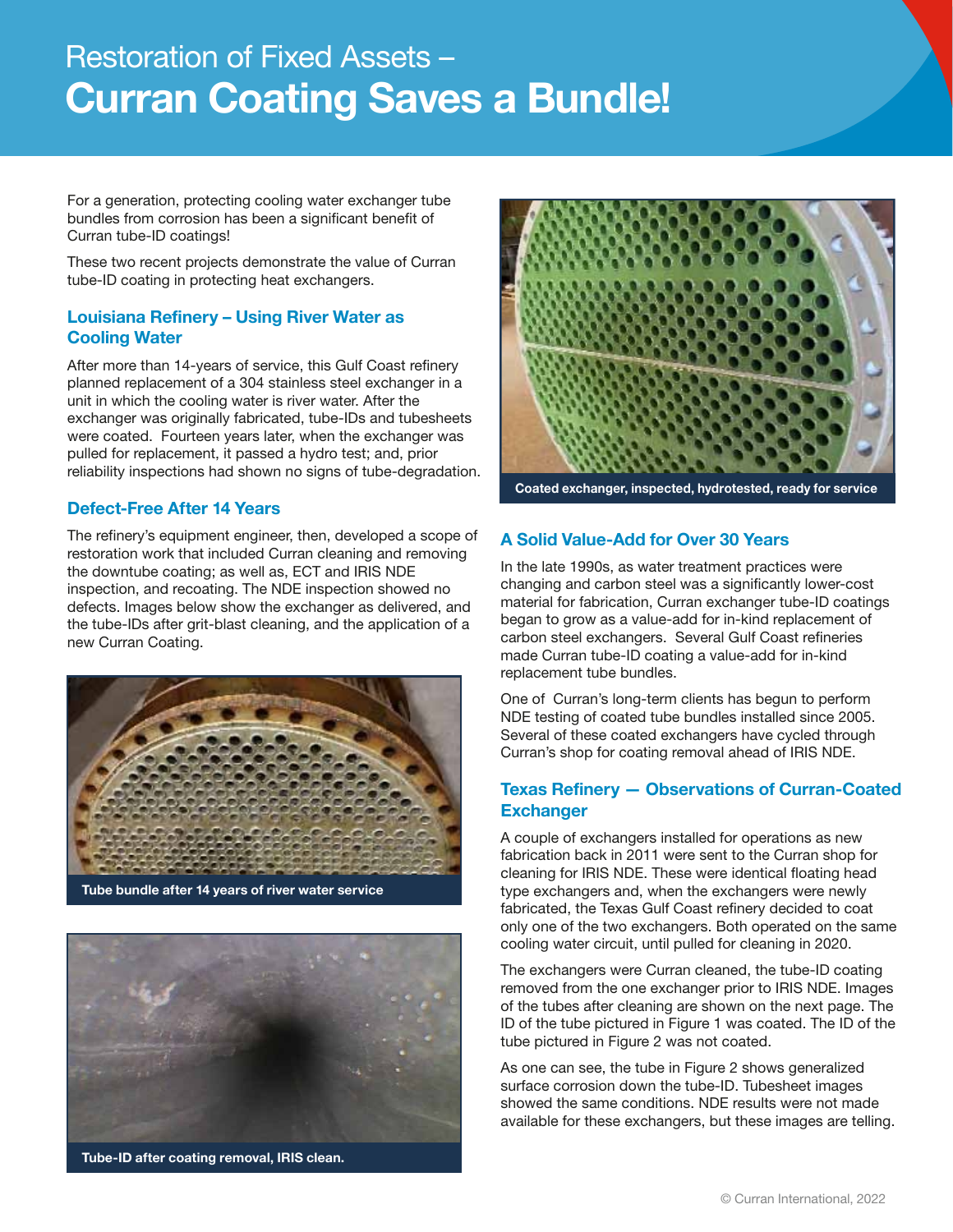# Restoration of Fixed Assets – **Curran Coating Saves a Bundle!**

# **Curran tube-ID Coating – A Well Established History!**

Epoxy and baked phenolic coatings have a well-established history of mitigating corrosion and fouling in refinery and petrochemical manufacturing. These durable, thin-film coatings provide superior adhesion, homogenous finish, and an inert barrier to cooling water ionic exchange.

Curran Coatings are tested to 365F immersion.

Cooling water-scaling and corrosion have long plagued crude and petrochemical manufacturing. For carbon steel, Curran downtube applications are applied "pinhole free" at 8-12 mils downtube.

When coating less reactive alloys such as stainless steel, copper-nickel and titanium, the Curran application is less than four-mils total. Where these protective alloys offer improved resistance to corrosion, the Curran value-added thin film coating optimizes "release" performance, inhibiting fouling.

In 1991, Curran International began coating full-length tubes as part of an Electric Power Research Institute evaluation project. The goal was to salvage steam condenser tubes suffering early pitting and tube failure. The results of the in-situ application provided proof of concept for Curran's coating technology. Since that time Curran has tested and developed high functionality epoxy coatings for 365F immersion service, and suitable most any cooling water system.

# **Learn More**

To learn more about Curran International and its effective, proven heat exchanger coatings visit https://www.curranintl.com/heat-exchanger-protective-coating, or call Curran International 281.339.9993.



*(Figure 1)* **Formerly coated exchanger and tubesheet, after Curran cleaning and coating removal for IRIS NDE.**



*(Figure 2)* **Uncoated exchanger and tubesheet, after Curran cleaned for IRIS NDE.** 

# **Catch Curran**

Now, you can meet members of the Curran Team, and learn more about how Curran reduces failures, extends equipment life, and improves thermal transfer- worldwide!

- API 2022 Inspection and Mechanical Integrity Summit, Henry B. Gonzalez Convention Center, San Antonio, TX, August 9 – 11, 2022
- AMPP 2023 Annual Conference + Expo, Colorado Convention Center, Denver, CO, March 19 – 23, 2023



American<br>Petroleum<br>Institute